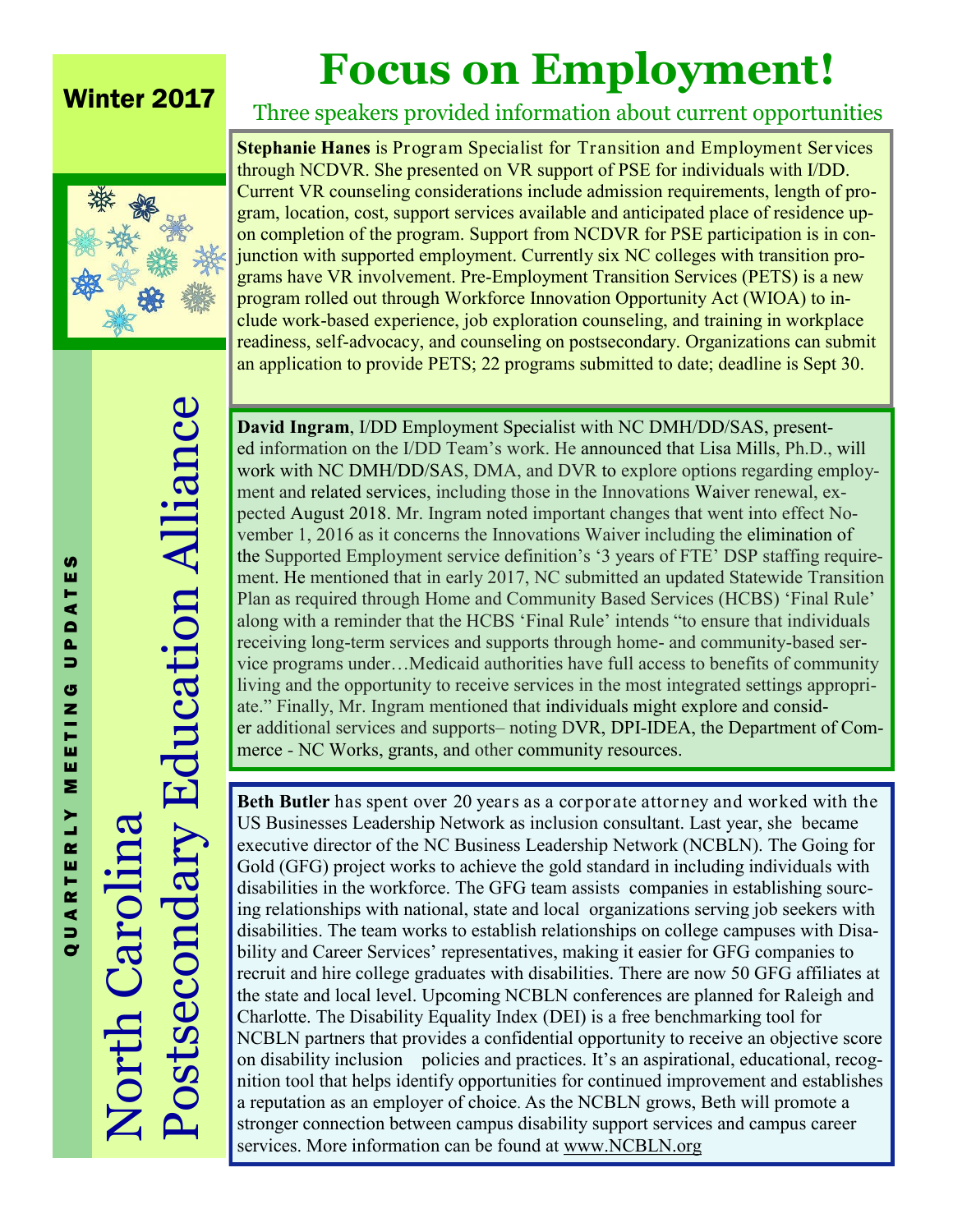## **Member Updates**

**McCafferty**, LEND Advocacy faculty, announced that the CIDD is accepting applications for a trainee in self-advocacy. For more information, email Donna.Yerby@cidd.unc.edu McCafferty developed the Coach Approach with selfadvocate trainees to improve and support academic success.

Consultant for NCDPI **Freda Lee** reminded the group to be vigilant about what is happening at the federal and local levels regarding the IDEA. The Department of Education hosted legislators February 1st to discuss the new emphasis of equity in regards to the Every Student Succeeds Act (ESSA).

**Sarah Teel** with Appalachian State University's Scholars with Diverse Abilities (SDAP) program shared that they have double the amount of applicants of previous years and are seeing more applicants from North Carolina.

**Duncan Munn**, Chair of the Beyond Academics Board at UNC Greensboro, announced that a gala will be held April 26, 2017 to celebrate the launch of a scholarship campaign and to mark the 10 year anniversary of the program. This event begins a campaign to raise \$l.5 M towards scholarships. Keynote speakers include Rud and Ann Turnbull. Info: marshdunc@aol.com



**Jennifer Mock**, with Alamance Community College, (ACC) shared that the ABE program will transition to Career College. This program is a unique opportunity for students to become certified as Health & Public Services Assistants, Greenhouse Assistants or Automotive Assistants. In August they will add an Animal Husbandry program, with limited enrollment. ACC is looking to expand the program to two years. Career College currently has more than 30 students.

The CIDD LEND Self-Advocate Trainee **Remington Brown** identifies as a disability rights activist.

**Susan Lombardo**, East Chapel Hill High School's transition facilitator, announced that this year's transition fair will be March 21, 2017. The fair features presentations as well as break-out sessions highlighting vocational rehabilitation services, housing options, and guardianship issues.



DMH/DD/SAS policy advisor **Holly Riddle** provided an updated on the (Achieving a Better Life Experience) ABLE Act, which went into effect January 26. The ABLE Act allows people with disabilities and their families to set up a special savings account for "qualified disability expenses." Earnings on an ABLE account are not taxed, and account funds are generally not be considered SSI, Medicaid, and other federal means-tested benefits. http://savewithable.com/nc/home

As chair of the Educational Opportunities for Students with Disabilities Advisory Committee, Holly shared news of the report to the Joint Legislative Committee on Health and Human Services and the Education Oversight Committee on education opportunities for students with disabilities. The committee meets quarterly to look at strengths, challenges, and data collection. The intention from the legislature is to implement PSE and employment opportunities. The report recommends that the broad disability focus include IDspecific information and connects to WIOA. She is open to PSEA members making recommendations.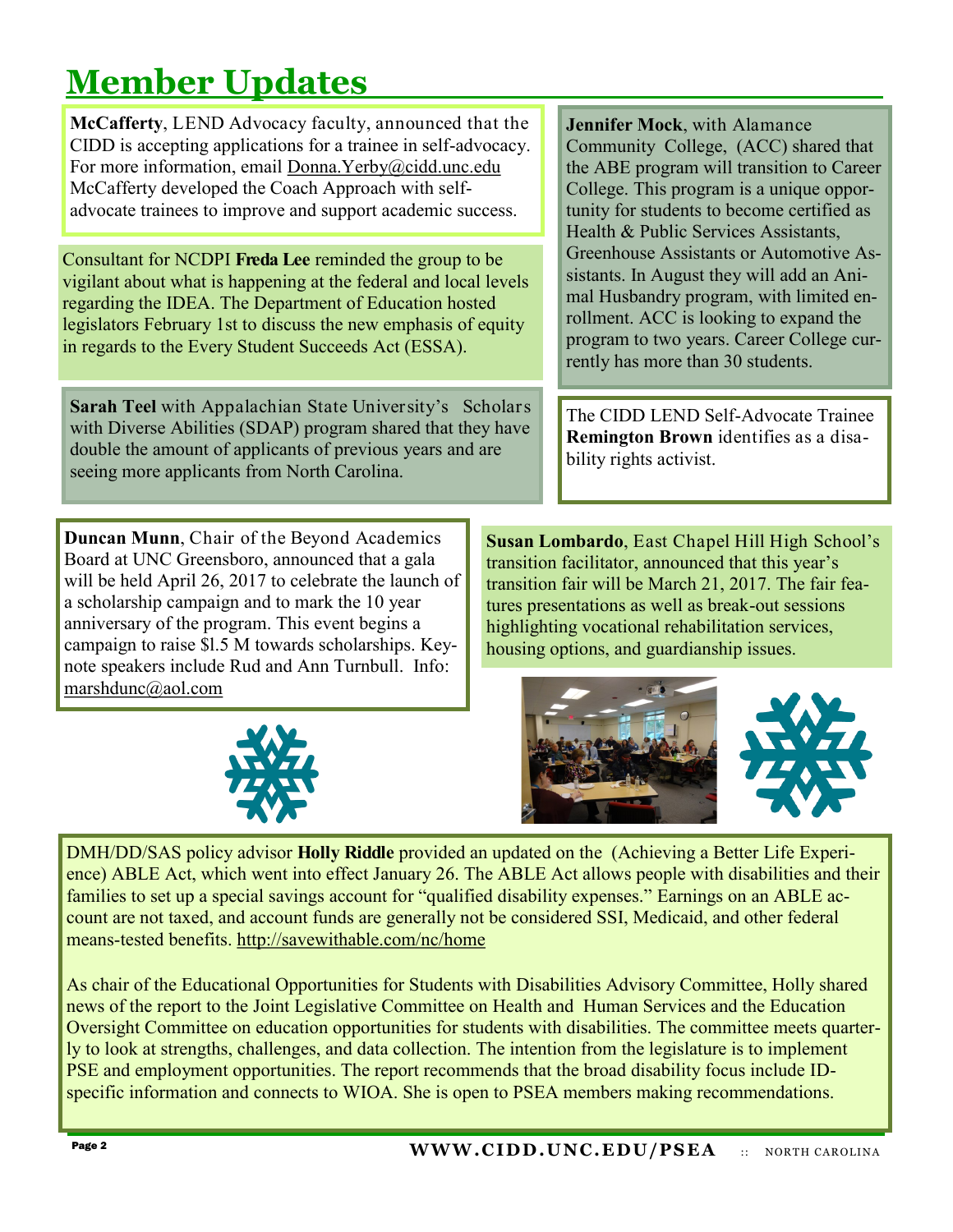## **Member Updates Continued**

**Deb Zuver, Donna Yerby, and Betsy Crais**  announced that the are moving forward to develop a PSE at the UNC Chapel Hill campus. A steering committee team (Deb, Betsy, and **Tamira White)** visited the University Participant (UP) program at WCU in February.

**Julia Tennant** with Wake Technical Community College shared that the ABE Tops (Transitional Opportunities for Postsecondary Success) is ideal for students who want to achieve a higher level of independence by focusing on academic, vocational, and life skills to fulfill their goals. The program offers basic academics and career-focused classes. Wake will add new vocational pathways including retail, hospitality and landscaping.



Self-advocate **Bryan Dooley** shared that although a bill was passed to teach disability history each October in public schools, it is not enforced. Wake County Public School is currently the only district that complies. Bryan is part of a DD partner committee to create a state-wide self-advocacy group—NC Empowerment Network.

**Sharon Jackson**, transition coordinator for Cleveland County Schools, shared that Cleveland Community College has instructors in three different levels of support. The ConneXions program focuses on developing entry level work skills through different courses offered each semester, including childcare, nutrition and retail. The ACHIEVE Learning Center Day Program teaches skills needed for independence, from making beds to cooking and budgeting. Finally, the LIFE program offers a separate and unique high school experience.



**The Arc of High Point** is pleased to announce registration is open for the fifth Annual North Carolina Self-Advocates Conference, entitled 'Making My Dreams Come True.' On March 25, self-advocates from around the state will join together to learn, share, laugh and have fun. Planned by self-advocates and staff from four chapters of The Arc, this year's conference will include sessions on postsecondary education opportunities, employment, guardianship and internet safety. The evening ends with a dance. www.northcarolinaselfadvocateconference.com

**Deb Childress** is a Senior Research Associate at the 3C Institute. The Institute has created an online program for high school students to develop job skills. The goal of WORK (Web-based Occupational Resource Kit) is to provide instruction, support, and interactive exercises based on individual needs to promote the development of critical employment, self-determination and advocacy skills of students. They are interested in working with PSE programs to find a permanent home for WORK.

**Eric Marshburn** is director of admissions for Beyond Academics at UNC Greensboro. He announced they received 100+ applications this year for 25 slots.

Self-advocate **Robyn Dorton** announced that Walmart is currently hiring. Walmart supports and recruits workers with disabilities.

**Michele Okoh** of Okoh Law Firm, PLLC announced that her new law firm focuses on people with disabilities and veterans.